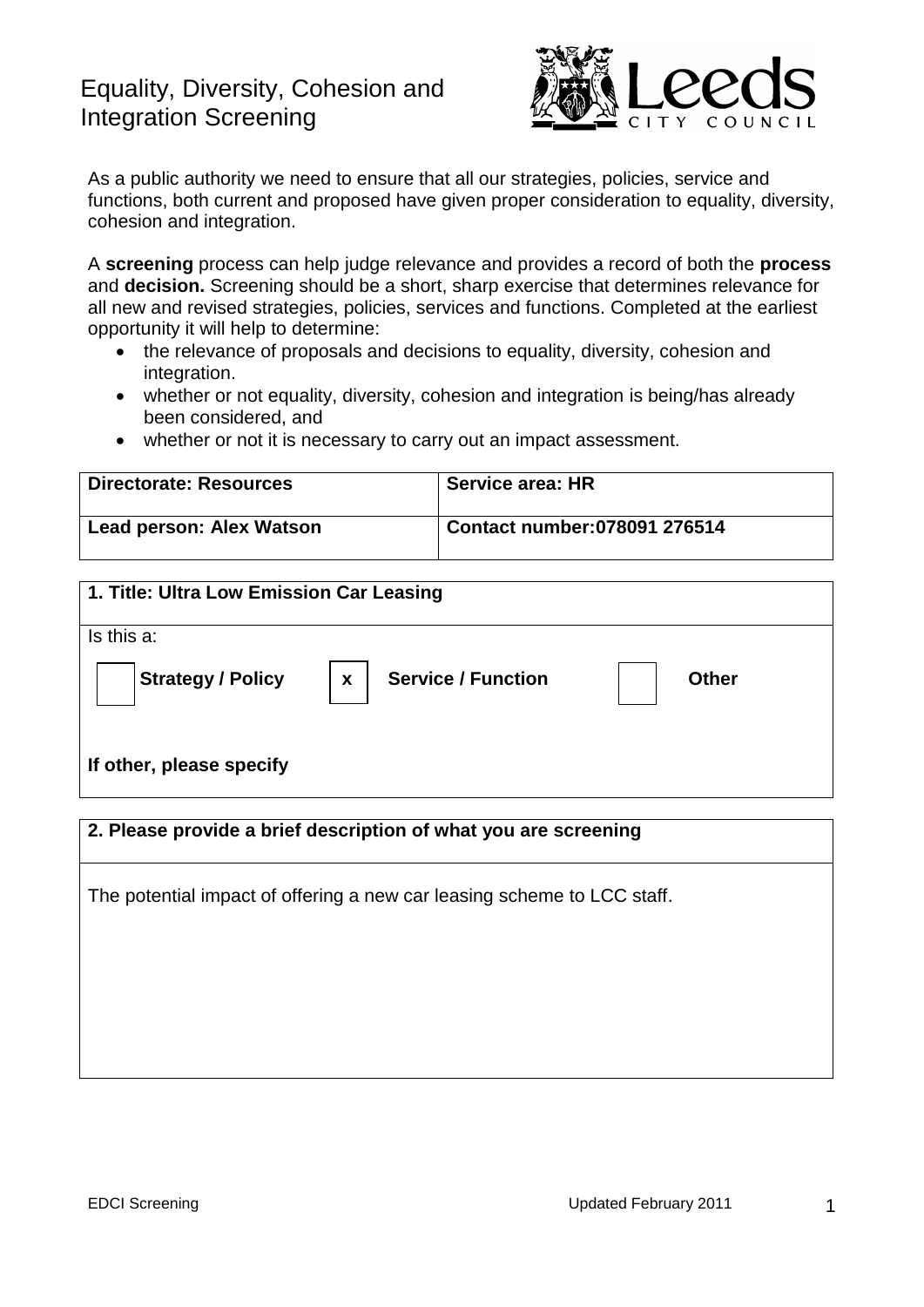# **3. Relevance to equality, diversity, cohesion and integration**

All the council's strategies/policies, services/functions affect service users, employees or the wider community – city wide or more local. These will also have a greater/lesser relevance to equality, diversity, cohesion and integration.

The following questions will help you to identify how relevant your proposals are.

When considering these questions think about age, carers, disability, gender reassignment, race, religion or belief, sex, sexual orientation and any other relevant characteristics (for example socio-economic status, social class, income, unemployment, residential location or family background and education or skills levels).

| <b>Questions</b>                                                     | Yes | <b>No</b> |
|----------------------------------------------------------------------|-----|-----------|
| Is there an existing or likely differential impact for the different | X   |           |
| equality characteristics?                                            |     |           |
|                                                                      |     |           |
| Have there been or likely to be any public concerns about the        |     | X         |
| policy or proposal?                                                  |     |           |
| Could the proposal affect how our services, commissioning or         |     | X         |
| procurement activities are organised, provided, located and by       |     |           |
| whom?                                                                |     |           |
| Could the proposal affect our workforce or employment                | X   |           |
| practices?                                                           |     |           |
| Does the proposal involve or will it have an impact on               |     | x         |
| Eliminating unlawful discrimination, victimisation and<br>$\bullet$  |     |           |
| harassment                                                           |     |           |
| Advancing equality of opportunity<br>$\bullet$                       |     |           |
| Fostering good relations                                             |     |           |

If you have answered **no** to the questions above please complete **sections 6 and 7**

If you have answered **yes** to any of the above and;

- Believe you have already considered the impact on equality, diversity, cohesion and integration within your proposal please go to **section 4.**
- Are not already considering the impact on equality, diversity, cohesion and integration within your proposal please go to **section 5.**

### **4. Considering the impact on equality, diversity, cohesion and integration**

If you can demonstrate you have considered how your proposals impact on equality, diversity, cohesion and integration you have carried out an impact assessment. Please provide specific details for all three areas below (use the prompts for guidance).

 **How have you considered equality, diversity, cohesion and integration?** (**think about** the scope of the proposal, who is likely to be affected, equality related information, gaps in information and plans to address, consultation and engagement activities (taken place or planned) with those likely to be affected)

We have considered the impact of this scheme in relation to the protected characteristics of our staff. The scheme allows staff to make payments for a lease car under a salary sacrifice scheme. Whilst all staff are eligible to join the scheme they must be able to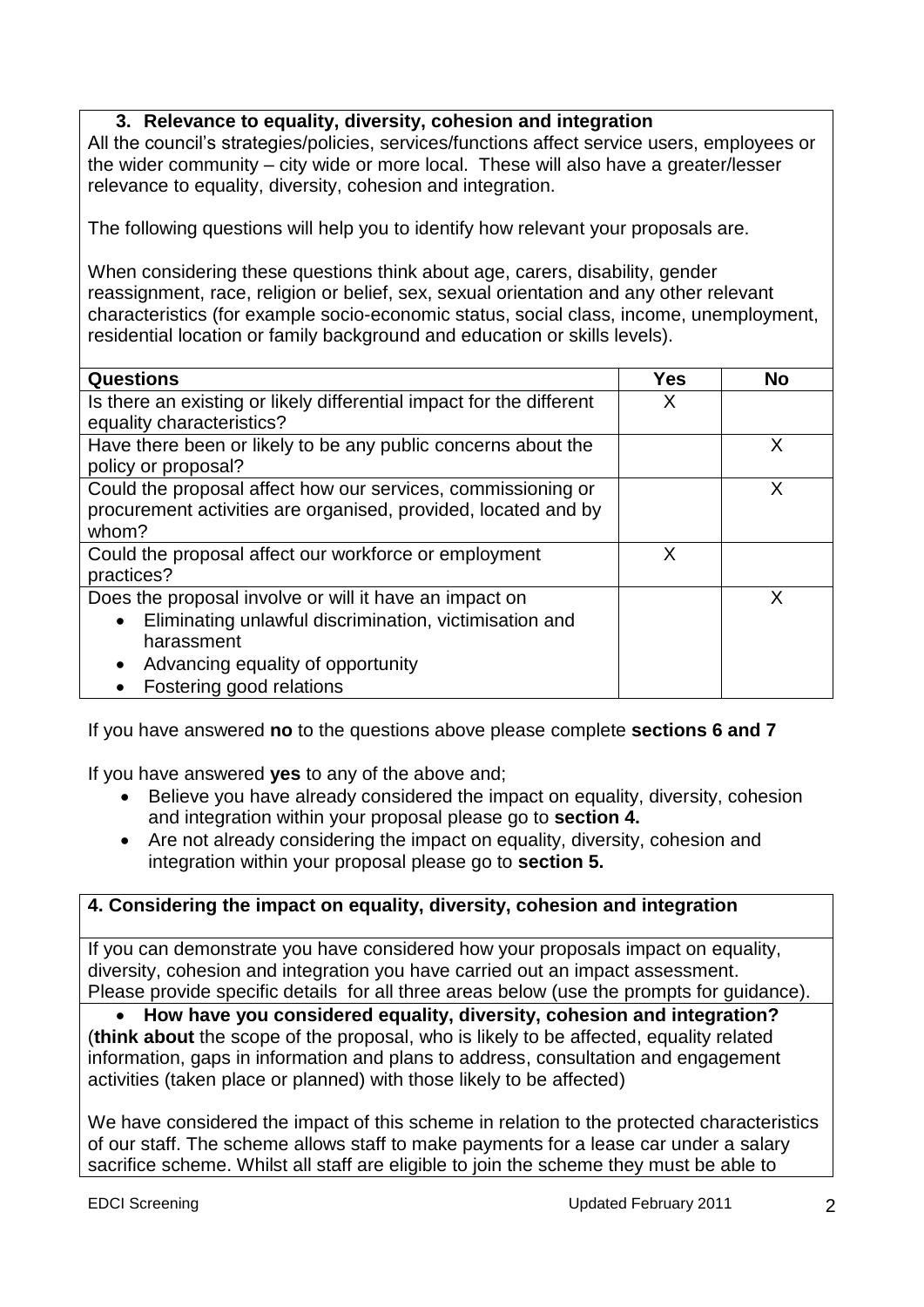afford monthly payments which, depending upon the car chosen, are likely to be greater than £200. Staff may also be affected if their pay falls below the National Living Wage, which has implications for salary sacrifice rules.

This may occur if staff are on long term sick, or pay is reduced when on adoption, maternity, paternity, or shared parental leave. In such circumstances staff may be temporarily unable to afford their car and may be required to cease their leasing agreement and return their car.

Finally staff must hold a full driving licence which may have implications for some disabled and younger staff.

# **Key findings**

**(think about** any potential positive and negative impact on different equality characteristics, potential to promote strong and positive relationships between groups, potential to bring groups/communities into increased contact with each other, perception that the proposal could benefit one group at the expense of another)

The above assessment potentially means there might be a disproportionate affect on

Women – Around 65% of staff are female and are more likely to work part time or in lower paid jobs. They are less likely therefore to earn enough to afford car leasing, or may be unable to afford a car lease if their pay is reduced e.g. if on maternity leave.

Younger workers – There are higher insurance costs associated with leasing charges

Disabled staff – Staff may not hold driving licences.

The extent to which the above will impact staff is however likely to be limited. Car leasing is a discretionary benefit offered to all staff. We expect however that only around 100 staff a year may use the scheme and very few staff will be affected by changes to circumstances we have identified.

#### **Actions**

**(think about** how you will promote positive impact and remove/ reduce negative impact)

A number of scheme rules will be applied to offset any negative impacts regarding the scheme.

Disabled staff – If disabled staff do not have a driving licence they will be able to select a nominated driver (e.g. partner or family member) so they can use the car for personal use. Unlike other lease car drivers they will not however the required to make the car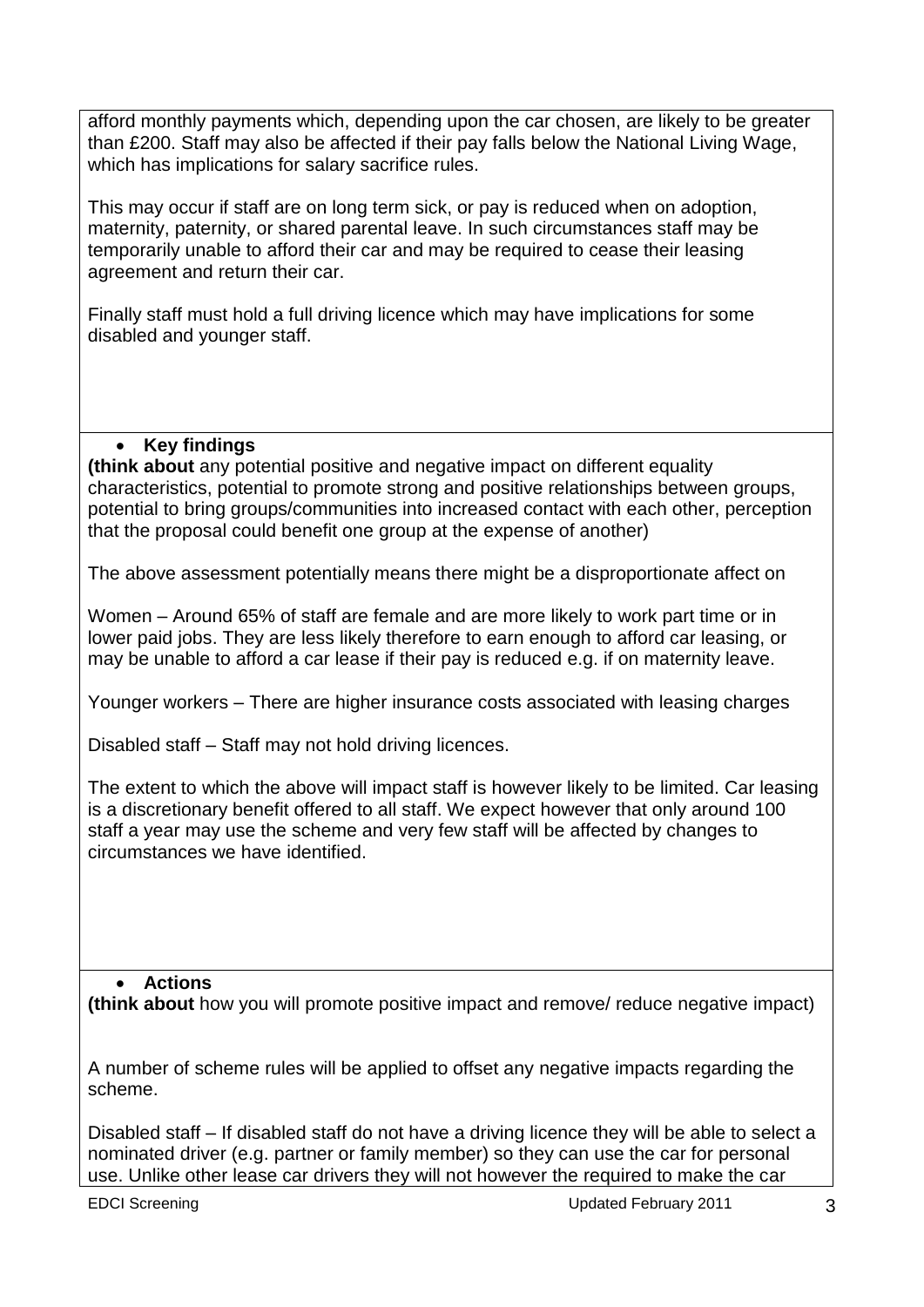available for work use.

Maternity and associated leave. If requested we make-up the costs of leasing, if staff cannot temporality afford to meet these and fall under the National Living Wage threshold.

Low pay and affordability – Staff will be advised of the costs and National Living Wage threshold as part of the application process to avoid committing to payments they may not be able to afford.

As part of the contract monitoring, we will review patterns of use and see if there are any other barriers that disproportionately impact staff who either use the scheme or are unable to lease vehicles.

We expect the uptake of leasing to grow incrementally over the next 12 months and suggest this impact assessment is reviewed in 12 months time when we have more experience of car leasing.

**5.** If you are **not** already considering the impact on equality, diversity, cohesion and integration you **will need to carry out an impact assessment**.

| Date to scope and plan your impact assessment:                         |  |
|------------------------------------------------------------------------|--|
| Date to complete your impact assessment                                |  |
| Lead person for your impact assessment<br>(Include name and job title) |  |

| 6. Governance, ownership and approval                                                  |            |             |  |  |
|----------------------------------------------------------------------------------------|------------|-------------|--|--|
| Please state here who has approved the actions and outcomes of the screening           |            |             |  |  |
| <b>Name</b>                                                                            | Job title  | <b>Date</b> |  |  |
|                                                                                        | Head of HR | 3.5.22      |  |  |
| Alex Watson                                                                            |            |             |  |  |
| 7. Publishing                                                                          |            |             |  |  |
| This screening document will act as evidence that due regard to equality and diversity |            |             |  |  |

has been given. If you are not carrying out an independent impact assessment the screening document will need to be published.